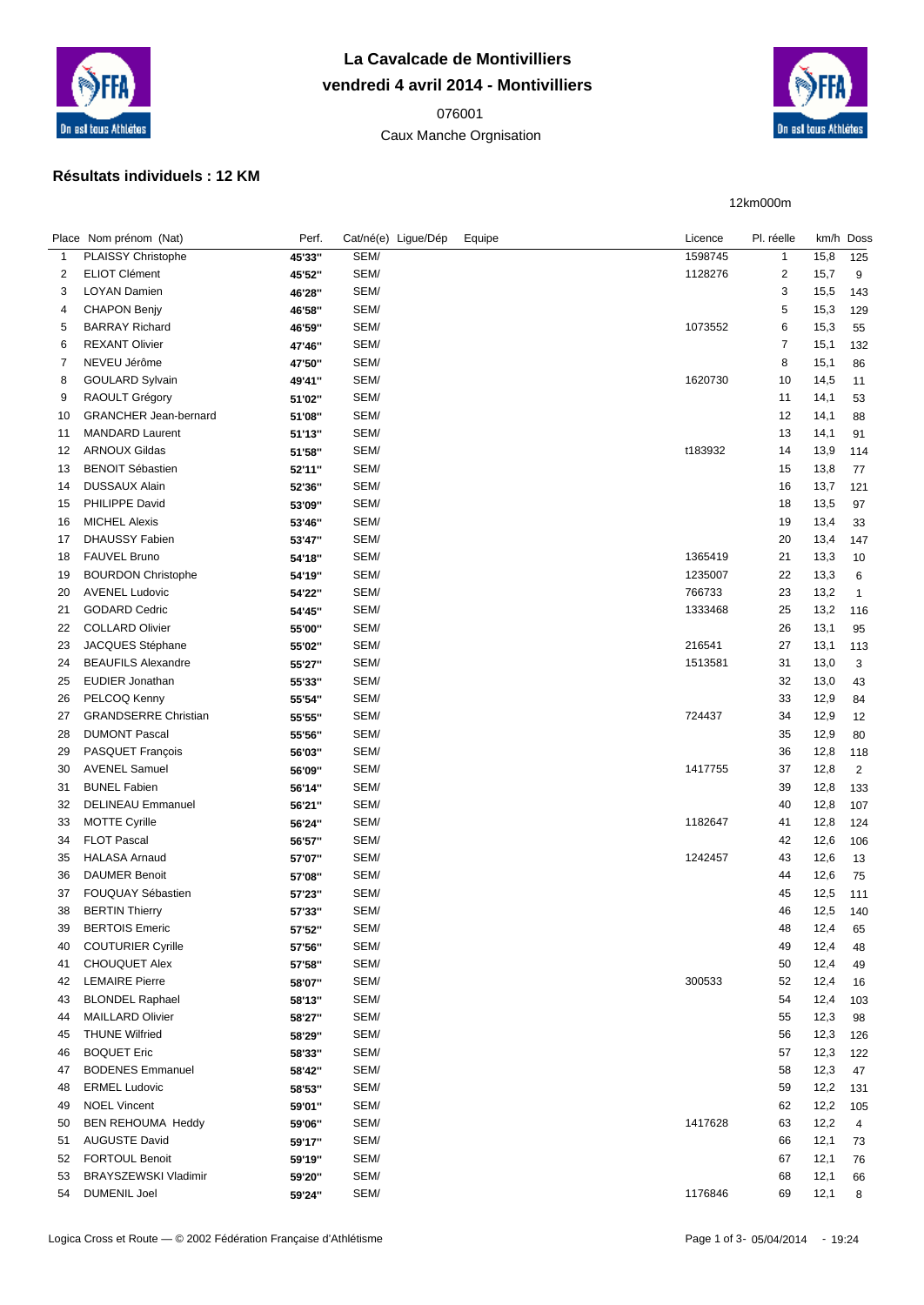| 55  | LASADE Stéphane            | 59'31"   | SEM/ |                 | 70  | 12,1 | 130            |
|-----|----------------------------|----------|------|-----------------|-----|------|----------------|
| 56  | MOUZARINE Stéphane         | 59'36"   | SEM/ |                 | 71  | 12,1 | 36             |
| 57  | <b>LEMIEUX Christian</b>   | 1h00'26" | SEM/ |                 | 74  | 11,9 | 74             |
|     |                            |          | SEM/ |                 |     |      |                |
| 58  | <b>LEGUEN Cedric</b>       | 1h01'20" |      |                 | 77  | 11,7 | 109            |
| 59  | DEMAREST Stephane          | 1h01'21" | SEM/ |                 | 78  | 11,7 | 93             |
| 60  | <b>BOINET Franck</b>       | 1h01'27" | SEM/ |                 | 79  | 11,7 | 68             |
| 61  | LUCAS Grégory              | 1h01'27" | SEM/ |                 | 80  | 11,7 | 141            |
| 62  | <b>ROUTEL Bertrand</b>     | 1h01'37" | SEM/ |                 | 82  | 11,7 | 120            |
| 63  | LEMARCHAND Christophe      | 1h01'48" | SEM/ |                 | 83  | 11,7 | 142            |
| 64  | PELCOQ Christopher         | 1h02'05" | SEM/ |                 | 85  | 11,6 | 83             |
| 65  | <b>BARON Grégory</b>       | 1h02'08" | SEM/ |                 | 86  | 11,6 | 23             |
| 66  | VAN CLEEMPUT Jérôme        | 1h02'18" | SEM/ |                 | 87  | 11,6 | 27             |
| 67  | PANCHOUT Yannick           | 1h02'44" | SEM/ |                 | 89  | 11,5 | 145            |
| 68  | <b>CAILLET Laurent</b>     | 1h02'46" | SEM/ |                 | 90  | 11,5 | 39             |
| 69  | <b>DELAUNE Guillaume</b>   |          | SEM/ | 1564290         | 94  | 11,4 |                |
|     |                            | 1h03'05" |      |                 |     |      | $\overline{7}$ |
| 70  | <b>CAPDET Laurent</b>      | 1h03'08" | SEM/ |                 | 95  | 11,4 | 29             |
| 71  | <b>KEROMNES Pierre</b>     | 1h03'09" | SEM/ |                 | 96  | 11,4 | 136            |
| 72  | <b>MOULAI</b> Ferat        | 1h03'37" | SEM/ |                 | 98  | 11,3 | 42             |
| 73  | LEROUX Christophe          | 1h03'38" | SEM/ |                 | 99  | 11,3 | 99             |
| 74  | <b>TRICHET Pierre</b>      | 1h03'40" | SEM/ |                 | 100 | 11,3 | 62             |
| 75  | <b>MONTIER Joël</b>        | 1h04'10" | SEM/ |                 | 103 | 11,2 | 30             |
| 76  | <b>PREVOST Thierry</b>     | 1h04'13" | SEM/ |                 | 104 | 11,2 | 110            |
| 77  | <b>BARON Wilfried</b>      | 1h04'16" | SEM/ |                 | 106 | 11,2 | 128            |
| 78  | <b>KLABA Christophe</b>    | 1h04'29" | SEM/ |                 | 107 | 11,2 | 45             |
| 79  | DESERT Jean-marie          | 1h04'44" | SEM/ |                 | 108 | 11,1 | 127            |
|     |                            |          |      |                 |     |      |                |
| 80  | <b>BACHELLEZ Stéphane</b>  | 1h05'16" | SEM/ |                 | 111 | 11,0 | 144            |
| 81  | SIMON Yann                 | 1h05'20" | SEM/ | 1597333         | 112 | 11,0 | 22             |
| 82  | <b>MARICAL Baptiste</b>    | 1h07'03" | SEM/ |                 | 119 | 10,7 | 150            |
| 83  | <b>COUFOURIER Alain</b>    | 1h07'14" | SEM/ |                 | 121 | 10,7 | 119            |
| 84  | <b>CHRISTOPHE Vincent</b>  | 1h07'36" | SEM/ |                 | 124 | 10,7 | 85             |
| 85  | <b>PANCHOUT Alexis</b>     | 1h07'56" | SEM/ |                 | 125 | 10,6 | 35             |
| 86  | <b>BROUSSIN Armand</b>     | 1h07'57" | SEM/ |                 | 126 | 10,6 | 87             |
| 87  | <b>CLICQ Mickael</b>       | 1h08'01" | SEM/ |                 | 127 | 10,6 | 67             |
| 88  | SOUTHWELL Julian           | 1h09'22" | SEM/ |                 | 128 | 10,4 | 102            |
| 89  | <b>LARUE Stéphane</b>      | 1h09'34" | SEM/ |                 | 131 | 10,3 | 100            |
| 90  | <b>LAIGRE Tony</b>         |          | SEM/ |                 | 132 | 10,3 | 40             |
|     |                            | 1h09'35" |      |                 |     |      |                |
| 91  | <b>LEBRETON Hervé</b>      | 1h09'46" | SEM/ |                 | 135 | 10,3 | 59             |
| 92  | <b>DEDE Armand</b>         | 1h09'48" | SEM/ |                 | 136 | 10,3 | 58             |
| 93  | <b>LEJEUNE Mickael</b>     | 1h09'50" | SEM/ | 1417730         | 137 | 10,3 | 14             |
| 94  | <b>LEPRETTRE Boris</b>     | 1h09'54" | SEM/ |                 | 138 | 10,3 | 28             |
| 95  | <b>COUSIN Frédéric</b>     | 1h09'54" | SEM/ |                 | 139 | 10,3 | 32             |
| 96  | <b>BRUNOT Dominique</b>    | 1h10'45" | SEM/ |                 | 142 | 10,2 | 148            |
| 97  | <b>COCHET Arnaud</b>       | 1h11'11" | SEM/ |                 | 143 | 10,1 | 149            |
| 98  | VASSET Jean Paul           | 1h11'12" | SEM/ |                 | 144 | 10,1 | 138            |
| 99  | LELIEVRE Jean-marc         | 1h11'18" | SEM/ |                 | 145 | 10,1 | 31             |
| 100 | <b>MOREL Sebastian</b>     | 1h12'01" | SEM/ |                 | 149 | 10,0 | 46             |
| 101 | DEFILIPPI Fabien           | 1h12'03" | SEM/ |                 | 151 | 10,0 | 41             |
| 102 | LEMARCHAND Philippe        |          | SEM/ |                 | 152 | 9,9  |                |
|     |                            | 1h12'43" |      |                 |     |      | 139            |
| 103 | <b>MILLION Samuel</b>      | 1h12'47" | SEM/ |                 | 153 | 9,9  | 64             |
| 104 | RIO Alexis                 | 1h12'55" | SEM/ |                 | 155 | 9,9  | 54             |
| 105 | <b>BIBANCOS Mickael</b>    | 1h13'14" | SEM/ |                 | 156 | 9,8  | 51             |
| 106 | <b>LION Romain</b>         | 1h13'27" | SEM/ | 1553315         | 158 | 9,8  | 18             |
| 107 | <b>GRENIER Christophe</b>  | 1h13'27" | SEM/ |                 | 159 | 9,8  | 137            |
| 108 | <b>JEAN-PIERRE</b>         | 1h13'45" | SEM/ | <b>BEAUFILS</b> | 160 | 9,8  | 78             |
| 109 | <b>SULMA Joel</b>          | 1h14'07" | SEM/ |                 | 163 | 9,7  | 26             |
| 110 | <b>HURAUT François</b>     | 1h15'11" | SEM/ |                 | 164 | 9,6  | 25             |
| 111 | <b>LEMAISTRE Guillaume</b> | 1h15'12" | SEM/ |                 | 165 | 9,6  | 108            |
|     | 112 LANGLOIS Olivier       | 1h15'21" | SEM/ |                 | 166 | 9,6  | 81             |
|     | 113 LE BUAN Benjamin       |          | SEM/ |                 | 167 | 9,5  | 115            |
|     |                            | 1h15'43" |      |                 |     |      |                |
| 114 | <b>LEBOURGEOIS Patrick</b> | 1h15'44" | SEM/ |                 | 168 | 9,5  | 96             |
|     | 115 MOUQUET Sylvain        | 1h15'54" | SEM/ |                 | 169 | 9,5  | 56             |
| 116 | CHAMBRELAN David           | 1h16'01" | SEM/ |                 | 172 | 9,5  | 37             |
| 117 | <b>DUJARDIN Anthony</b>    | 1h17'36" | SEM/ |                 | 176 | 9,3  | 63             |
|     | 118 HIS Bruno              | 1h20'03" | SEM/ |                 | 178 | 9,0  | 90             |
|     | 119 BEZIAUD Jérémie        | 1h23'49" | SEM/ |                 | 183 | 8,6  | 57             |